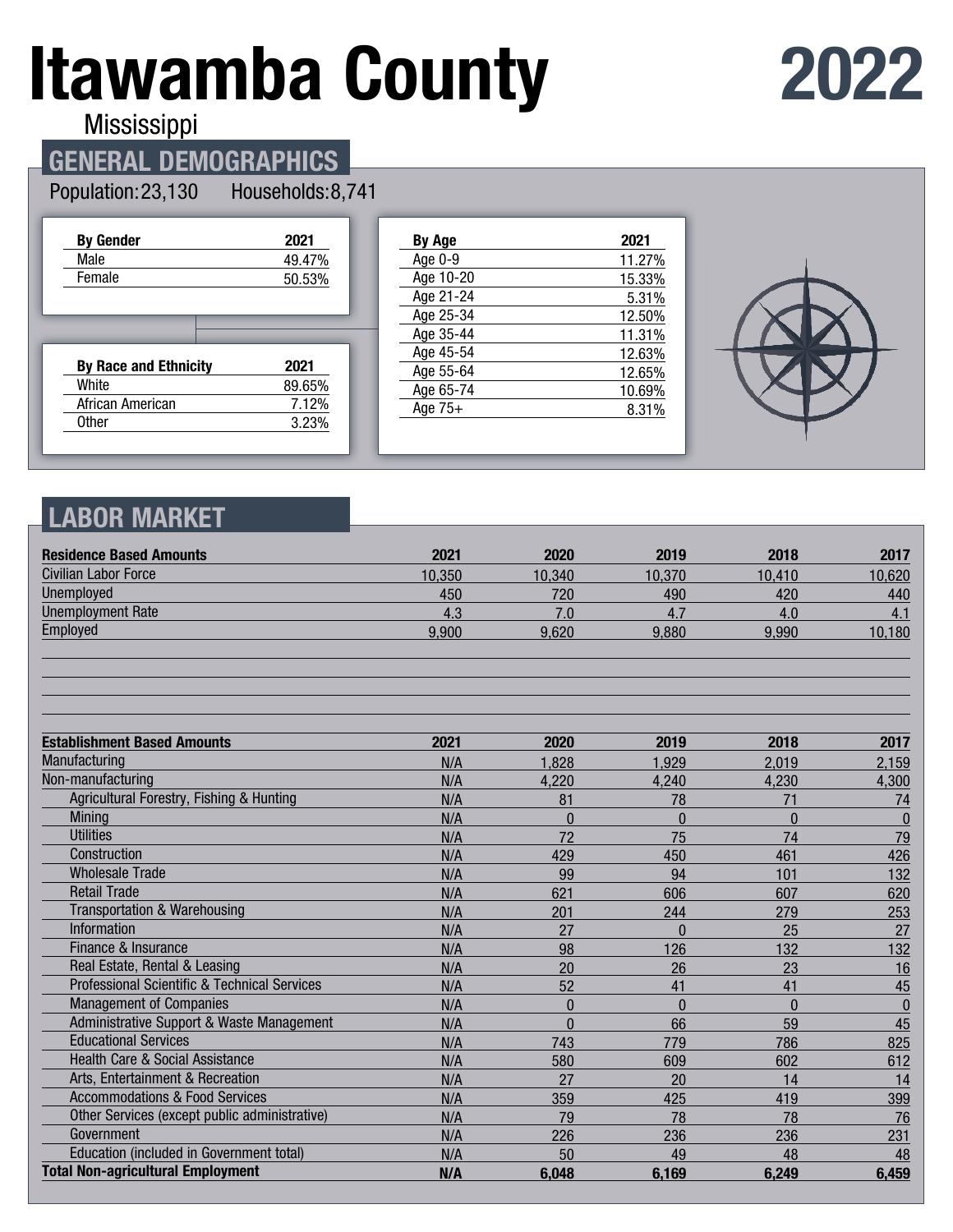| I EGUNUMIY                                                 |          |          |          |          |          |               |
|------------------------------------------------------------|----------|----------|----------|----------|----------|---------------|
|                                                            | 2021     | 2020     | 2019     | 2018     | 2017     | <b>Region</b> |
| <b>Per Capita Income</b>                                   | \$39,878 | \$36,375 | \$33,404 | \$33,116 | \$33,904 | \$40,894      |
|                                                            |          |          |          |          |          |               |
| <b>Median Household Income</b>                             | \$51,225 | \$47,535 | \$44,897 | \$40,244 | \$38,913 | \$50,575      |
| # of Households with Income<br>Equal or Less Than \$24,999 | 1,831    | 2,143    | 2,428    | 2.793    | 2.916    | 57,091        |
| % of Households with Income                                |          |          |          |          |          |               |
| Equal or Less Than \$24,999                                | 20.95%   | 24.43%   | 27.48%   | 31.50%   | 32.92%   | 25.90%        |

| <b>Employment Occupational Composition %</b> | 2021     |
|----------------------------------------------|----------|
| Professional and Technical                   | 12.86%   |
| Executive, Administrative and Managerial     | 7.37%    |
| Sales                                        | 8.68%    |
| Administrative Support and Clerical          | 10.64%   |
| Production, Craft and Repair                 | 27.75%   |
| <b>Transportation and Material Moving</b>    | 10.58%   |
| Handlers, Helpers and Laborers               | $0.00\%$ |
| Service                                      | 22.11%   |

**ECONOMY**

| <b>Establishment-Based Employment Composition % 2021</b> |     |
|----------------------------------------------------------|-----|
| Manufacturing                                            | N/A |
| Non-Manufacturing                                        | N/A |



| SOCIAL ENVIRONMENT                                  |          |          |          |          |          |  |
|-----------------------------------------------------|----------|----------|----------|----------|----------|--|
|                                                     | 2021     | 2020     | 2019     | 2018     | 2017     |  |
| <b>Number of Births to Single Teens</b>             | N/A      | 19       | 18       | 24       | 26       |  |
| <b>TANF &amp; Food Stamp Payments per Household</b> | \$348.61 | \$347.34 | \$283.72 | \$369.83 | \$411.89 |  |
| <b>Number of Divorces</b>                           | N/A      | 119      | 115      | 146      | 112      |  |
| <b>Number of Divorces Involving Children</b>        | N/A      | 63       | 56       | 70       | 52       |  |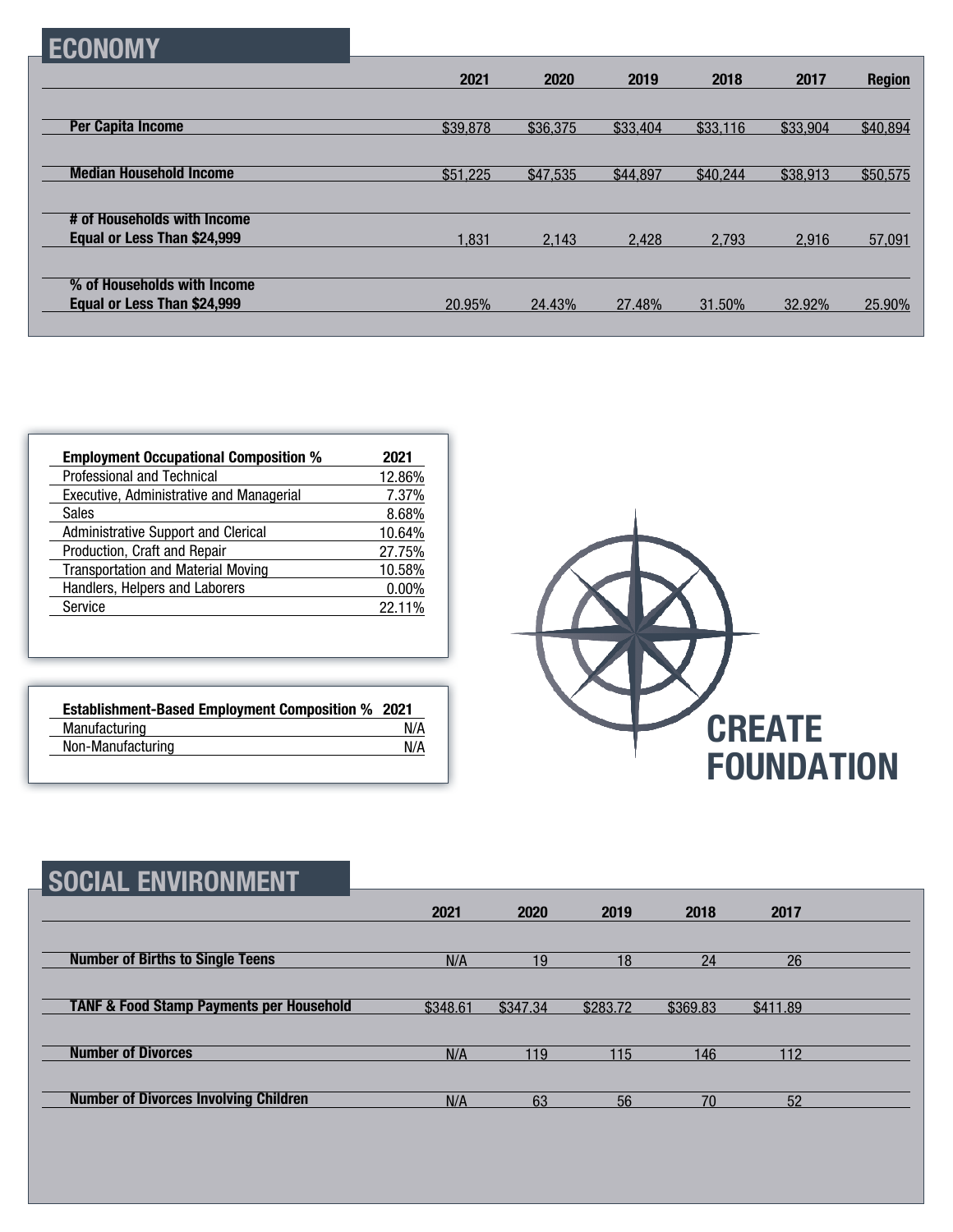## **EDUCATION**

|                                           | 2021     | 2020    | 2019    | 2018    | 2017    | <b>Region</b> |
|-------------------------------------------|----------|---------|---------|---------|---------|---------------|
|                                           |          |         |         |         |         |               |
| Percent of Population 25+ with HS Diploma | 79.65%   | 79.17%  | 78.15%  | 76.22%  | 80.28%  | 82.93%        |
|                                           |          |         |         |         |         |               |
| <b>Average Expenditure per Student</b>    | \$10,498 | \$9,204 | \$8,977 | \$8,742 | \$8,833 | \$11,915      |
|                                           |          |         |         |         |         |               |
| <b>ACT All Students</b>                   | 18.00    | 18.40   | 18.40   | 18.50   | 18.80   | 17.36         |
|                                           |          |         |         |         |         |               |
| <b>Average Class Size</b>                 | 12.16    | 12.36   | 12.20   | 12.65   | 12.44   | 12.57         |

| <b>Educational Attainment % by level</b> | 2021        |
|------------------------------------------|-------------|
| Graduate/Professional                    | 5.00%       |
| 4 Year Degree $+$                        | 8.17%       |
| Associate's Degree                       | 10.34%      |
| Some College                             | 25.17%      |
| High School Diploma                      | 30.97%      |
| Some High School                         | 14.26%      |
| Some Elementary                          | <u> በዓ%</u> |

| <b>High School Completer Rate</b> | 2021 |
|-----------------------------------|------|
| Itawamba County                   | 87 2 |
|                                   |      |
|                                   |      |

| <b>HOUSING</b>                            |           |           |           |          |          |               |
|-------------------------------------------|-----------|-----------|-----------|----------|----------|---------------|
|                                           | 2021      | 2020      | 2019      | 2018     | 2017     | <b>Region</b> |
| <b>Percent of Owner Occupied Housing</b>  | 76.96%    | 76.96%    | 76.96%    | 76.91%   | 76.96%   | 68.26%        |
| <b>Percent of Renter Occupied Housing</b> | 23.04%    | 23.04%    | 23.04%    | 23.09%   | 23.04%   | 31.74%        |
| <b>Median Home Value</b>                  | \$104,530 | \$110,980 | \$108,333 | \$98,207 | \$95,394 | \$151,579     |